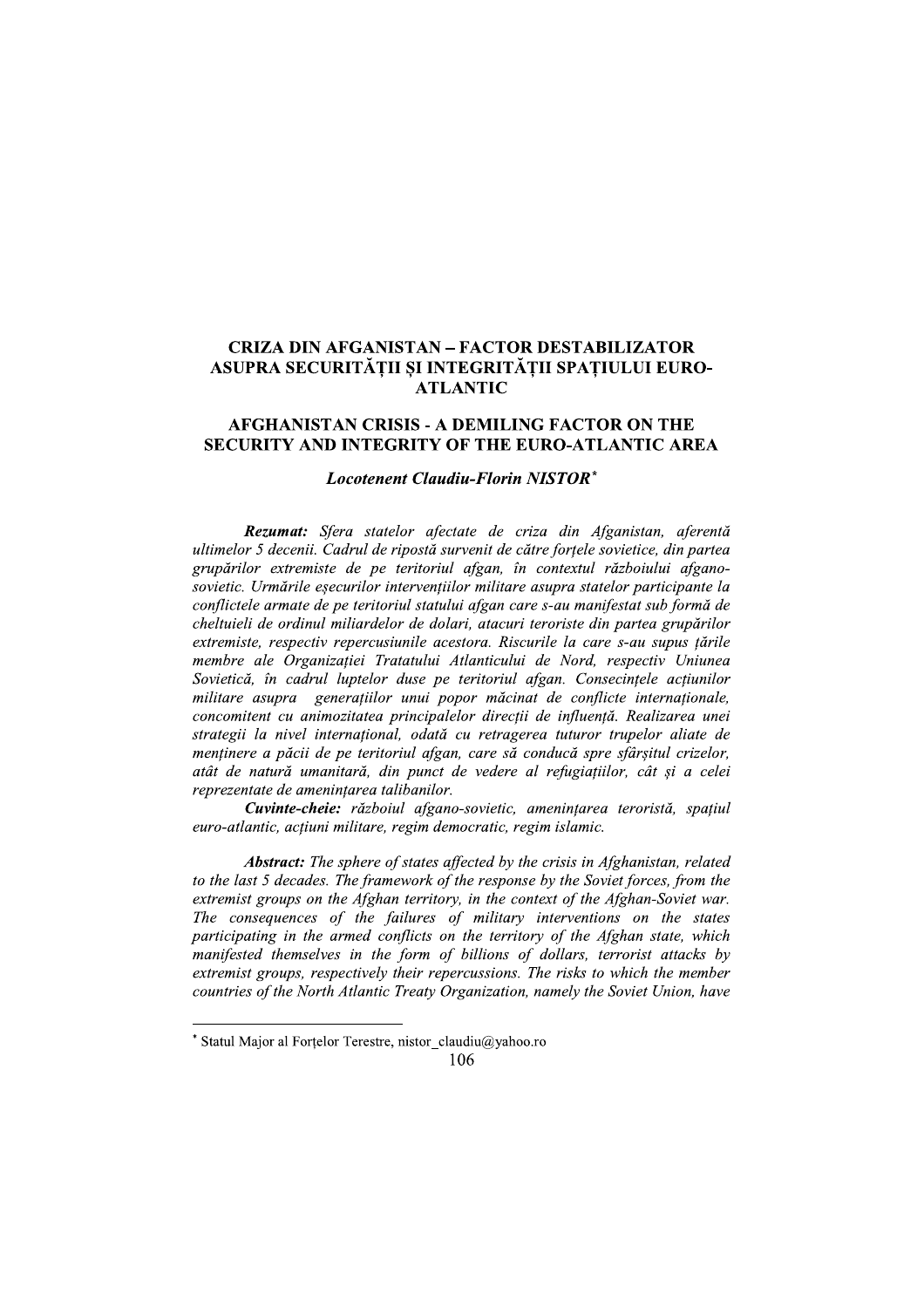been subjected in the course of the fighting on Afghan territory. The consequences of military action on the generations of a people crushed by international conflicts, along with the animosity of the main directions of influence. Achieving an international strategy, with the withdrawal of all Allied peacekeepers from Afghan territory, leading to an end to the humanitarian refugee crisis and the Taliban threat

Keywords: Afghan-Soviet war, terrorist threat, Euro-Atlantic space, military action, democratic regime, Islamic regime.

# Cadrul istoric de influență asupra statului afgan, funcție de direcția marilor puteri

Pentru stabilirea contextului actual și determinarea eventualelor solutii la criza generată de istoria conflictelor din regiunea afgană, este necesară o minimă analiză asupra istoriei recente, începând de la Al Doilea Război Mondial, respectiv perioada de monarhie și ajungând până la situația prezentă cu problematica sferelor de influență.

Astfel, făcând o retrospectivă asupra situației din timpul celui De-Al Doilea Război Mondial, când Emiratul Islamic Afganistan, prin decizia autorităților monarhale, declară neutralitate în anul 1939. Pentru următoarele 3 decenii, monarhia este menținută în continuare ca principala formă de guvernământ, însă în 1973, regele Myhammad Zahir Șah este ucis, în vederea abolirii monarhiei și instaurarea unui regim democratic, astfel, statul în cauză este transformat în Republica Democrată Afganistan, trecând în sfera statelor democrate.<sup>1</sup>

Având în vedere situația istorică a mai multor state, respectiv orientarea statelor în funcție de influența U.R.S.S. sau S.U.A., se poate puncta adversitatea dintre cele două directii antitetice, comunismul fată cu democrația. Astfel, Afganistan, nu a făcut rabat de această problemă, întrucât regimul democratic a fost pus drastic la încercare de cel comunist, conform tendintelor anilor '50.

Situația aparentă de calmitate, a fost însă zdruncinată de o lovitură de stat, astfel că, Partidul Democratic al Poporului, condus de comuniști, preia controlul statului în 1978. Cu toate acestea, regimul de la Kabul, nou

<sup>&</sup>lt;sup>1</sup> Gregory Fremont-Barnes, *The Soviet-Afghan War*, 1979 - 1989, Great Britain, 2012, pp. 2  $-9.$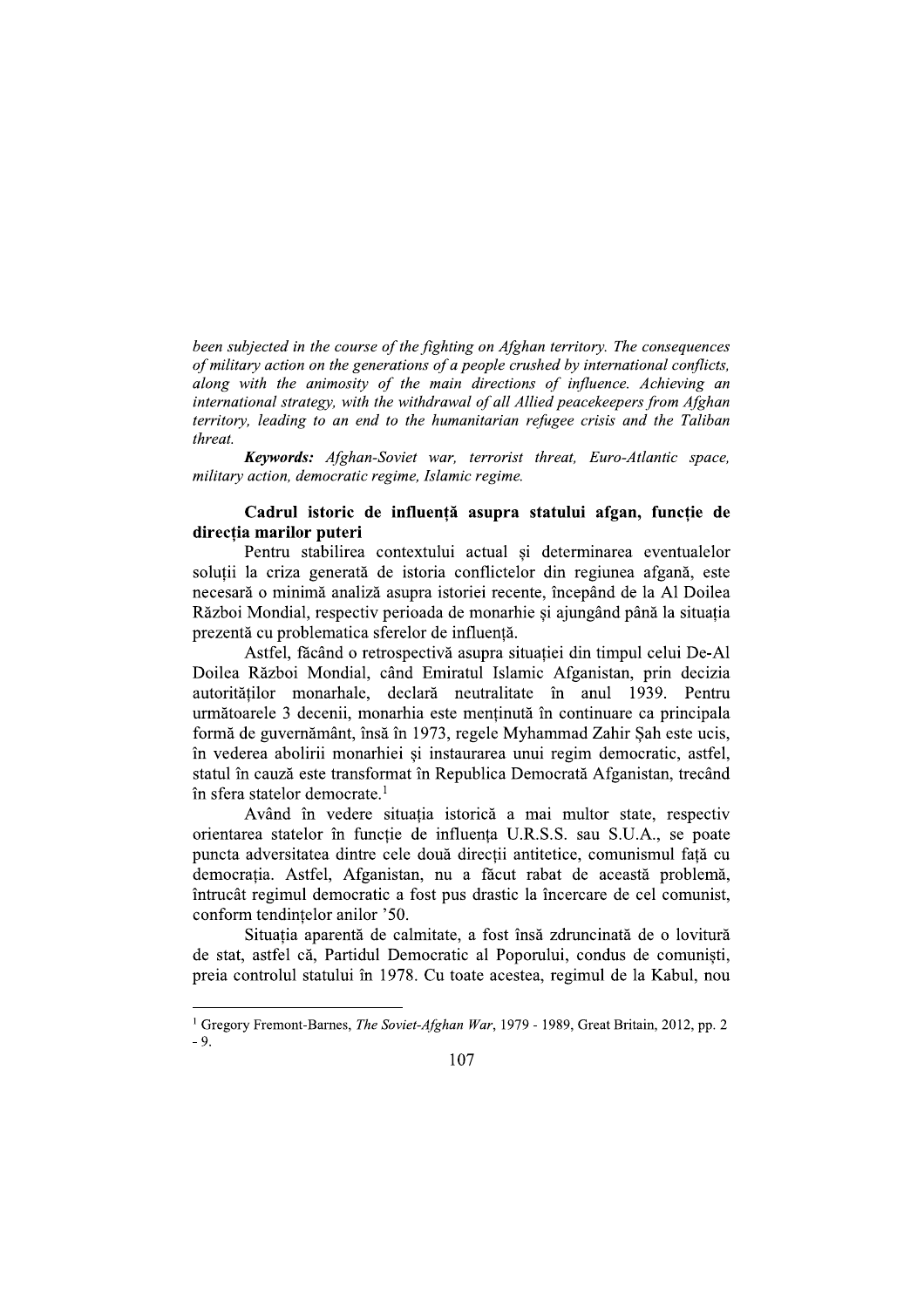instaurat, nu a beneficiat de o guvernare liniștită, fapt cauzat de rebeliunea mujahedinilor, cunoscuți ca luptători pentru credință. În acest sens, conducerea Uniunii Sovietice consideră oportun acordarea spriiinului militar în combaterea rebelilor pentru menținerea sistemului comunist în cât mai multe tări de pe mapamond.

Invazia armatei roșii într-o țară divizată de o serie de factori, predominant de ordin religios, politic și social, s-a dovedit de-a lungul timpului, respectiv din 1979, până în 1989, a fi incapabilă de a îsi atinge obiectivele stabilite de Moscova, nu doar din cauza factorilor de diviziune socială, ci și a reliefului țării. Războiul civil, rezultat în urma facțiunilor rivale de la conducerea statului, revoltelor din partea societății civile din marile orașe, respectiv dezertările în masă din armata afgană, s-a dovedit a fi încă o piedică în calea implementării si stabilității noii conduceri comuniste.

În acest cadru de luptă contra insurgenților, în afara granitelor Uniunii Sovietice, prin relief mlăștinos, respectiv prin zonele deșertice, tehnica rusească s-a dovedit a fi problematică, însă nu doar acest aspect a reprezentat vulnerabilitatea armatei roșii. Considerând luptele contra Germaniei naziste, de pe teritoriul sovietic, respectiv în imediata apropiere a granitelor proprii, până la Berlin, a fi o experientă suficientă pentru combaterea mujahedinilor, autoritățile de la Moscova au crezut de cuviință că si această invazie va fi un real succes si că influenta comunistă din regiune se va extinde în continuare.

Această campanie militară a condus în mod nemijlocit la pierderi militare de ordinul zecilor de mii de sovietici, sute de aparate de zbor, tehnică de artilerie si mii de camioane distruse. De partea cealaltă a baricadei, situația se prezintă într-un mod mult mai sumbru, respectiv, aproximativ 100 000 de pierderi din rândul mujahedinilor și pakistanezilor. Cu toate acestea, un important factor definitoriu pentru războiul afgano sovietic este reprezentat de numărul victimelor din societatea civilă, care nu a putut fi niciodată stabilit la nivel oficial, astfel că estimările variază de la 550 000 si ajung chiar si la 2 000 000 de victime de rândul cetătenilor afgani morti, fie în confruntări directe între trupele sovietice si mujahedini, ca victime colaterale, fie din cauza bolilor din acea vreme sau morți din cauza rănilor suferite.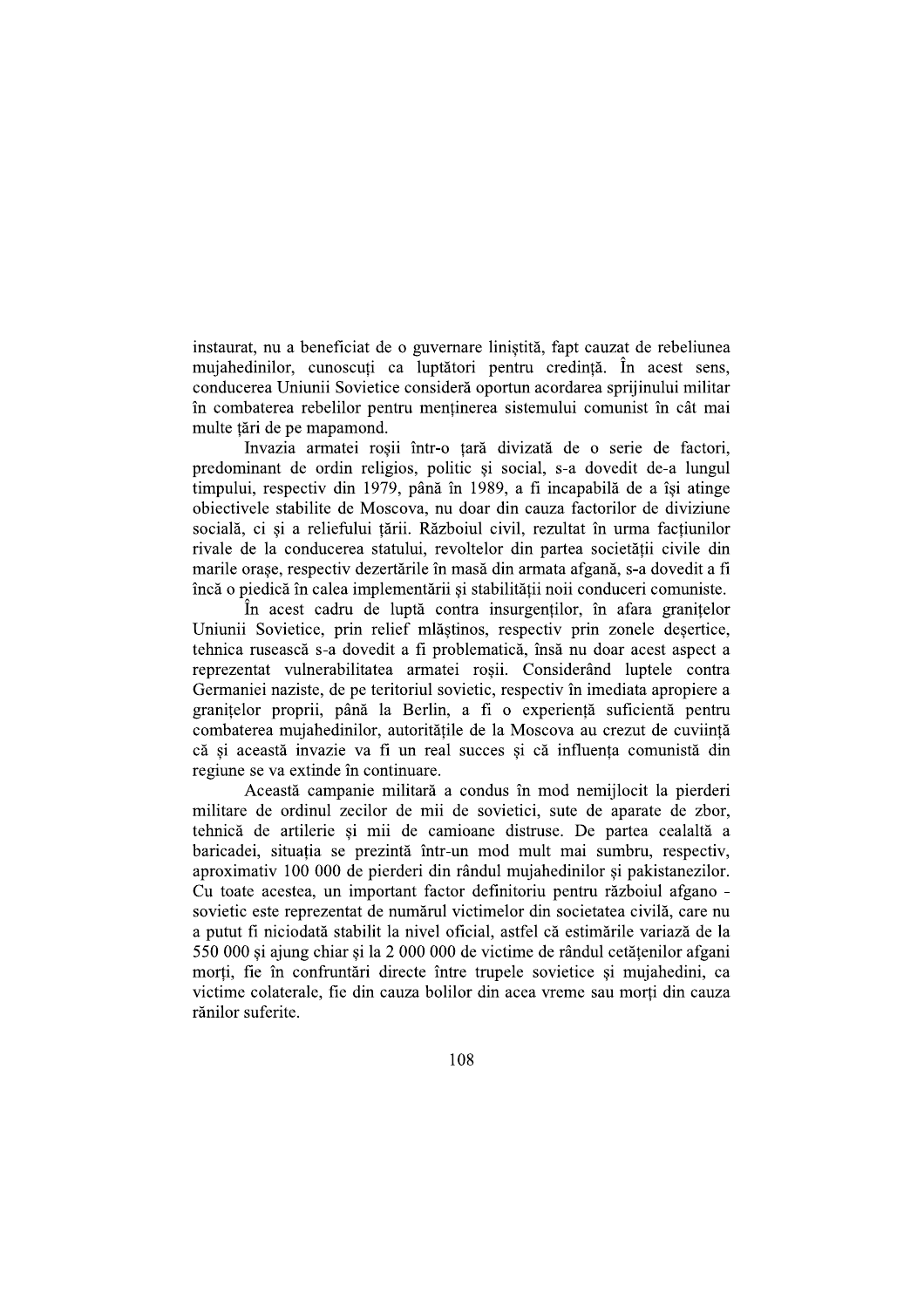La finalul anilor 89, când majoritatea țărilor din blocul comunist șiau schimbat regimul într-unul democratic, Uniunea Sovietică avea de înfruntat o tendintă la nivel global, de respingere a comunismului, iar actiunea militară de pe teritoriul Afganistanului, soldată cu un esec răsunător, urmat de pierderi atât umane, cât si economice pentru uniune, a reprezentat un subansamblu în procesul destrămării acesteia.<sup>2</sup>

În ciuda conflictului afgano - sovietic, cel mai afectat element din această sferă conflictuală a fost, cu sigurantă, societatea civilă afgană, respectiv cetățenii de rând, cei care au fost neutri față de cele două tabere oponente. În acest sens, discutăm de o migrație masivă în perioada postconflict, acest fapt traducându-se în 3 000 000 de răniti și implicit, de 5 000 000 de refugiați afgani, care au emigrat mai apoi către țările vecine, respectiv cele europene.

Aceste crize, de ordin civil, au împins statul afgan mai mult către conditia unui stat subdezvoltat, în detrimentul directiei unui stat în curs de dezvoltare, având în vedere războiul afgano - sovietic, conducerea statului de la finalul războiului, instabilă și situația rebelilor de pe teritoriul afgan, au transformat Afganistanul într-o regiune propice pentru factiunile teroriste de pe întreg mapamondul.

#### Dezvoltarea rețelelor teroriste pe fondul destabilizării unui stat

După războiul afgano - sovietic, care s-a încheiat cu victoria mujahedinilor în 1989, un nou conflict apărea pe teritoriul afgan, și anume, un război civil. Cu toate acestea, un element de noutate adus în acest cadru, este reprezentat de grupul talibanilor, o miscare nou ultra-conservatoare care începe cu pași mărunți, dar siguri, să acapareze populația și o mare parte din regiune. Acest grup de militanți islamici și-a făcut simțită prezența încă din anii 1980, însă după războiul civil afgan, terminat în 1992, legile, educatia, respectiv viata cotidiană, erau guvernate de doctrinele religioase ale Islamului.

În acest sens, dacă înainte de anii 1980, în școli, primau materiile de bază, cum ar fi matematica sau literatura, situația educațională impusă de

<sup>&</sup>lt;sup>2</sup> Cătălin Gorincioi, Viorel Bolduma, "Războiul Din Afganistan: Amintirea Unui Erou", Revista Militară, Studii de Securitate și Apărare, nr. 1/2018, București, pp. 136 -137.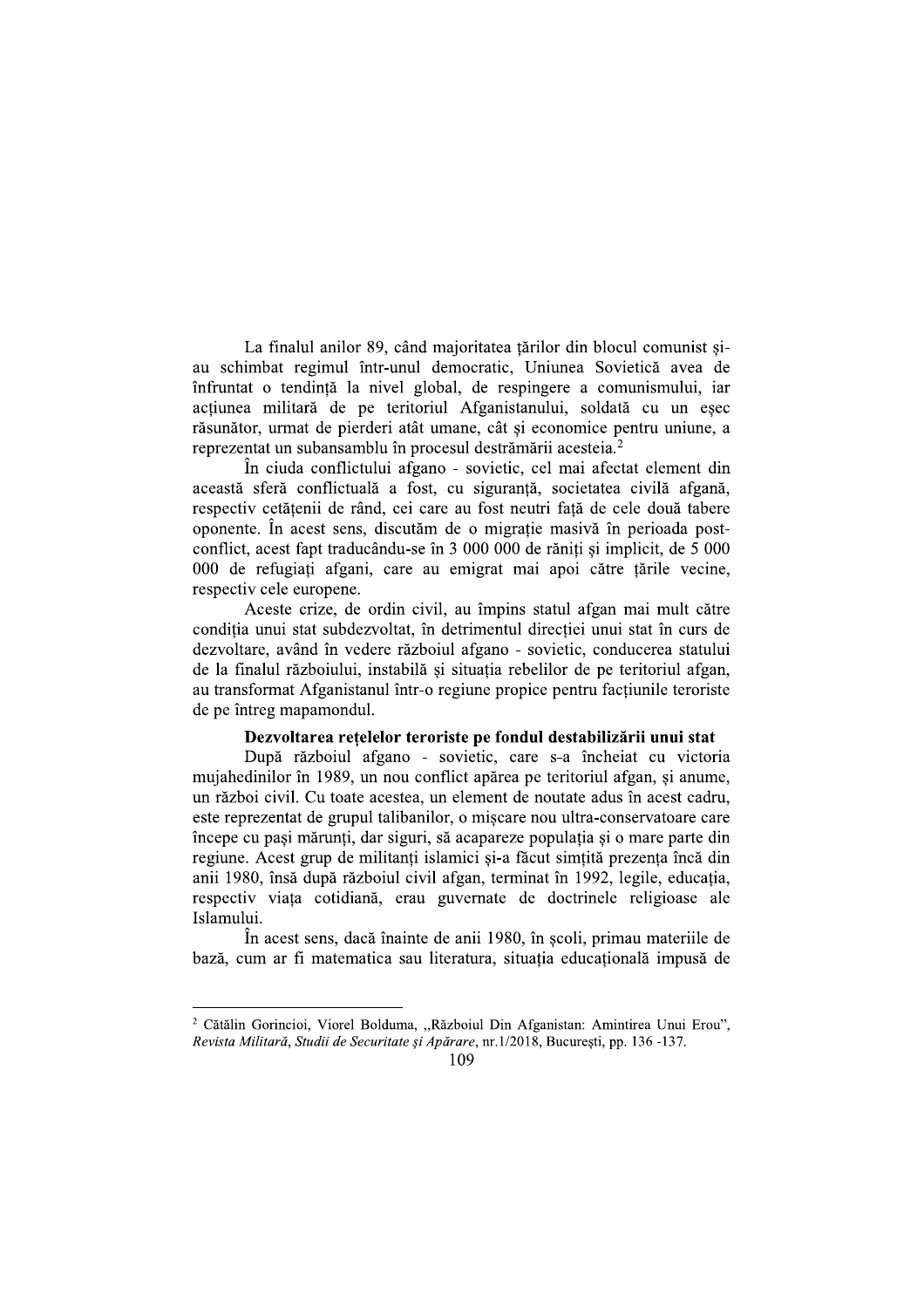talibani, avea ca și carte de căpătâi Koranul, astfel, dogmele religioase acaparau nu doar sectorul politic, dar si pe cel educational.<sup>3</sup>

Cu toate aceste schimbări radicale, mare parte din cetăteni, a trebuit să-și reorienteze stilul de viață, însă cele mai afectate persoane au fost femeile, care au avut parte, chiar si în prezent, de restrictii majore, criticate de-a lungul timpului de comunitățile internaționale, respectiv de organizațiile de protecție a drepturilor omului.

După toate aceste evenimente, miscarea talibană se bucura la mijlocul anilor 1995, de circa 25 000 de membri activi, care cuceriseră, în primă instanță, mare parte din teritoriul afgan, având controlul asupra celor mai importante zone administrative din stat. Astfel, Afganistan devenise, într-un ritm accelerat, o țară guvernată de o mișcare fanatic religioasă, ultraconservatoare, cu legi care nu erau bazate pe principiile moralității si libertățile omului, conform Declarației Universale ale Drepturilor Omului, ci pe dogme religioase discriminatorii, iar din punct de vedere economic, autoritătile responsabile cu cresterea economică erau inexistente, deci un plan de revenire și dezvoltare economică nu se întrevedea la orizont.

În aceste conjuncturi propice, coexistenta și cooperarea factiunilor de tip terorist cu miscarea talibană erau inevitabile si benefice de ambele părti. Numeroase organizații teroriste și-au găsit adăpostul în Afganistan, dar una care s-a făcut remarcată, în cel mai grav mod posibil, este Al Qaeda, al cărui lider era Osama bin Laden.

În 1998, liderul Al Qaeda își exprimă indignarea și obiecțiile față de Statele Unite ale Americii cauzate de politicile externe fată de Israel și de prezenta trupelor americane în Arabia Saudită motivată de Războiul din Golf. În acest sens, Osama bin Laden promovează învățăturile din Koran, conform cărora păgânii trebuie uciși, iar prin păgâni înțelegându-se orice om ce nu apartine religiei lor.

Printr-un cumul de factori, respectiv amenințările teroriste, numărul considerabil de membri și simpatizanți ai Al Qaeda, starea de novice a comunitătilor internationale la fenomenul de terorism si măsurile de

<sup>&</sup>lt;sup>3</sup> Histori of the Ouran, Wikipedia, disponibil la https://en.wikipedia.org/wiki/Quran, accesat la 30.08. 2021.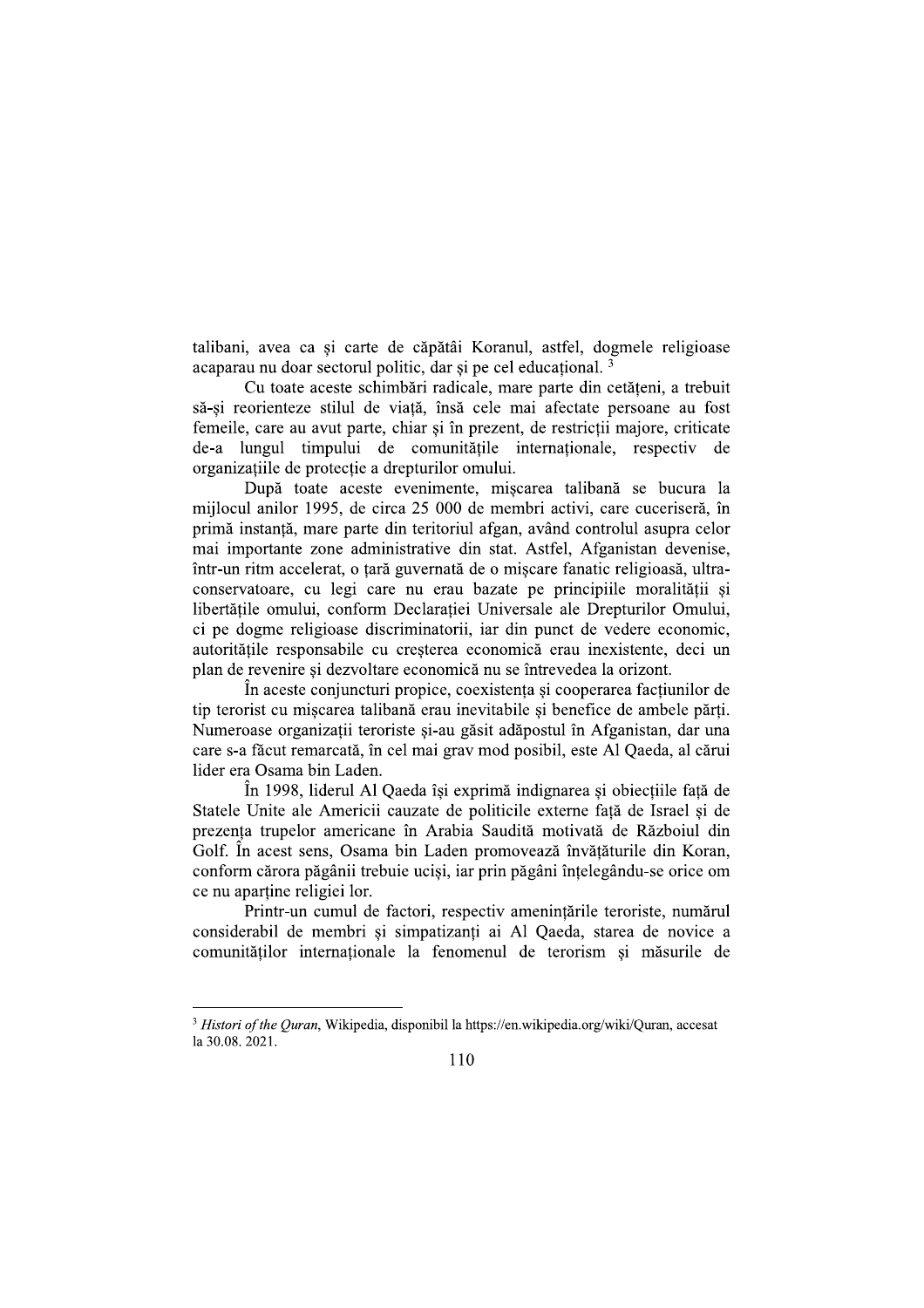securitate în aeroporturi, au creat cadrul ideal pentru apariția atacurilor teroriste.

În acest sens, se exemplifică situatia din 11 septembrie 2001, arhicunoscută pentru atacurile teroriste din S.U.A., când 4 avioane au fost deturnate cu scopul de a le prăbusi, în locuri strategice si simbolice, pentru a crea cât mai multe victime și a produce panică. Astfel, 2 avioane au fost pilotate către turnurile gemene de la World Trade Center, unul către Pentagon, jar cel din urmă, datorită ripostei pasagerilor și personalului de zbor, s-a prăbușit lângă localitatea Shanksville, fără alte victime în afară de pasageri.

Numărul total al victimelor rezultate în atentate s-a ridicat la aproape 3000, iar toate acțiunile au fost revendicate de gruparea teroristă Al Qaeda, astfel, liderul, Osama bin Laden, realizându-si amenintările contra poporului american.

În acest punct de turnură, Statele Unite ale Americii declară război grupării teroriste Al Qaeda și decide actiunea militară împotriva statului Afganistan, care găzduia și oferea sprijin grupării în cauză. În urma atentatelor, comunitățile internationale au reconsiderat amenintarea teroristă, ca fiind una prioritară ce trebuie combătută, luând astfel o lectie de la poporul american.

Cu toate acestea, un aspect pozitiv datorat atentatelor a fost reprezentat de noile măsuri de securitate luate la nivelul aeroporturilor, nu doar la cele americane, ci pe tot mapamondul, și implicit, sporirea tuturor regulilor de circulatie si traversare a granitelor la nivel interstatal, terorismul fiind astfel declarat inamicul principal al majorității statelor.

Făcând o paralelă între Statele Unite ale Americii și actuala Federație Rusă, fosta Uniune Sovietică, se poate observa o similitudine aparte, respectiv, în urma acțiunilor lor militare, fie în Afganistan, fie în regiunile imediat aproapiate, predominate de talibani, grupări teoriste sau aliați ai acestora, ambele entități statale au fost țintele mai multor atentate teroriste, care, ulterior, au fost revendicate de grupări teroriste care, fie sunt stabilite în Afganistan, fie se află într-o strânsă colaborare cu talibanii.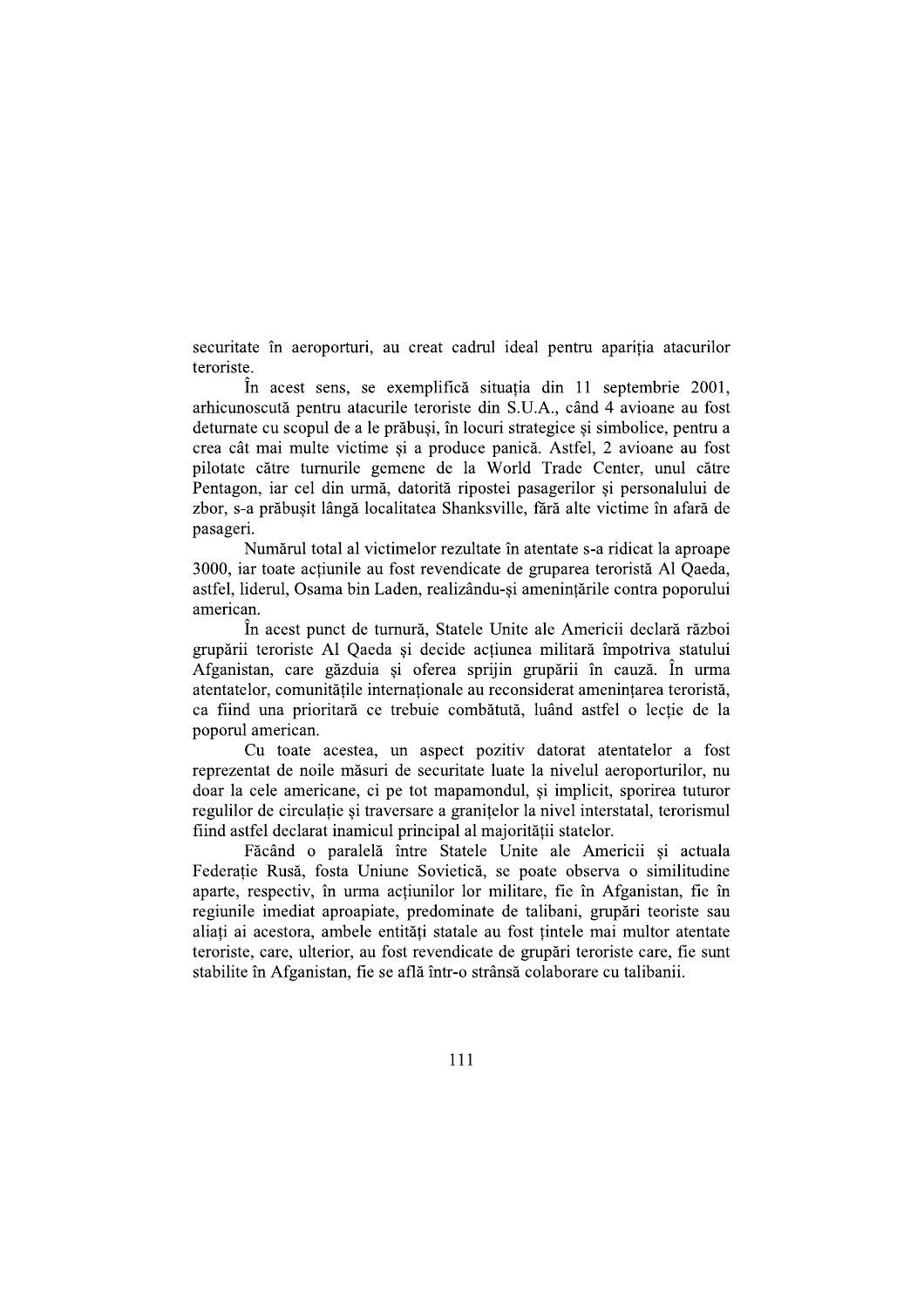# Amenințarea teroristă asupra integrității și securității spațiului Euro - Atlantic în perioada post-conflict din Afganistan

Războiul dus de S.U.A. și aliatii săi pe teritoriul afgan, din 2001, și până în 2021, a avut consecinte enorme de ordin economic, politic și, în special, pe plan social pentru toate statele participante. Astfel, luând în considerare doar cheltuielile Statelor Unite, se ajunge la o sumă de peste 2300 miliarde de dolari. Calculele inițiale arătau suma de 815 miliarde de dolari. dar aici au fost incluse doar costurile operațiilor, hrănirii, combustibililor, etc., neluând în calcul asistența veteranilor, cheltuielile umanitare, pierderi etc.<sup>4</sup>

Pe linie de personal implicat în aceste actiuni, doar din cadrul armatei americane, 800 000 de militari au luat parte în acest conflict, 2400 însă au decedat în urma luptelor. În tabăra adversă circa 51 000 de talibani, aproape 70 000 de politisti și militari afgani și 47 000 de cetăteni afgani șiau pierdut viața în conflictele de pe întreg teritoriul afgan.<sup>5</sup>

Unul din principalele scopuri de interventie în statul în cauză a fost de combatere a fenomenului terorism și de reprimare a principalului loc de desfăsurare a grupărilor teroriste, în vederea stabilirii unui guvern democrat, respectiv punerea pe o directie occidentală a statului afgan. Impunerea unui regim democratic s-a încercat prin pregătirea autorităților, respectiv poliția afgană, stabilirea unui guvern de conducere și ridicarea restricțiilor religioase impuse femeilor.

Cu toate acestea, pe tot parcursul acțiunilor militare din zonă, numeroase tări care au fost implicate, au fost tintele mai multor atacuri, unele sinucigase, revendicate ulterior de grupări teroriste. Numele grupărilor teroriste, care au revendicat atentatele, au fost variate, dar numele de Al Qaeda a fost usor înlocuit de gruparea teroristă Stat Islamic, care s-a dovedit, în timp, mai numeroasă, periculoasă și mult mai diversificată față

<sup>&</sup>lt;sup>4</sup> Deirdre Shesgreen ,"War rarely goes as planned: New report tallies trillions US spent in Afghanistan, **USA** TODAY, disponibil la:https://eu.usatoday.com-Iraq, /story/news/politics/2021/09/01/ how-much-did-war-afghanistan-cost-how-many-peopledied/5669656001/, accesat la 10.09. 2021.

<sup>&</sup>lt;sup>5</sup> Daniel Contescu, Războiul din Afganistan a costat SUA 2313 miliarde de dolari, arme, morti si datorii, Mediafax.ro, dispoibil la: https://www.mediafax.ro/economic/razboiul-dinafganistan..., accesat la 04.09. 2021.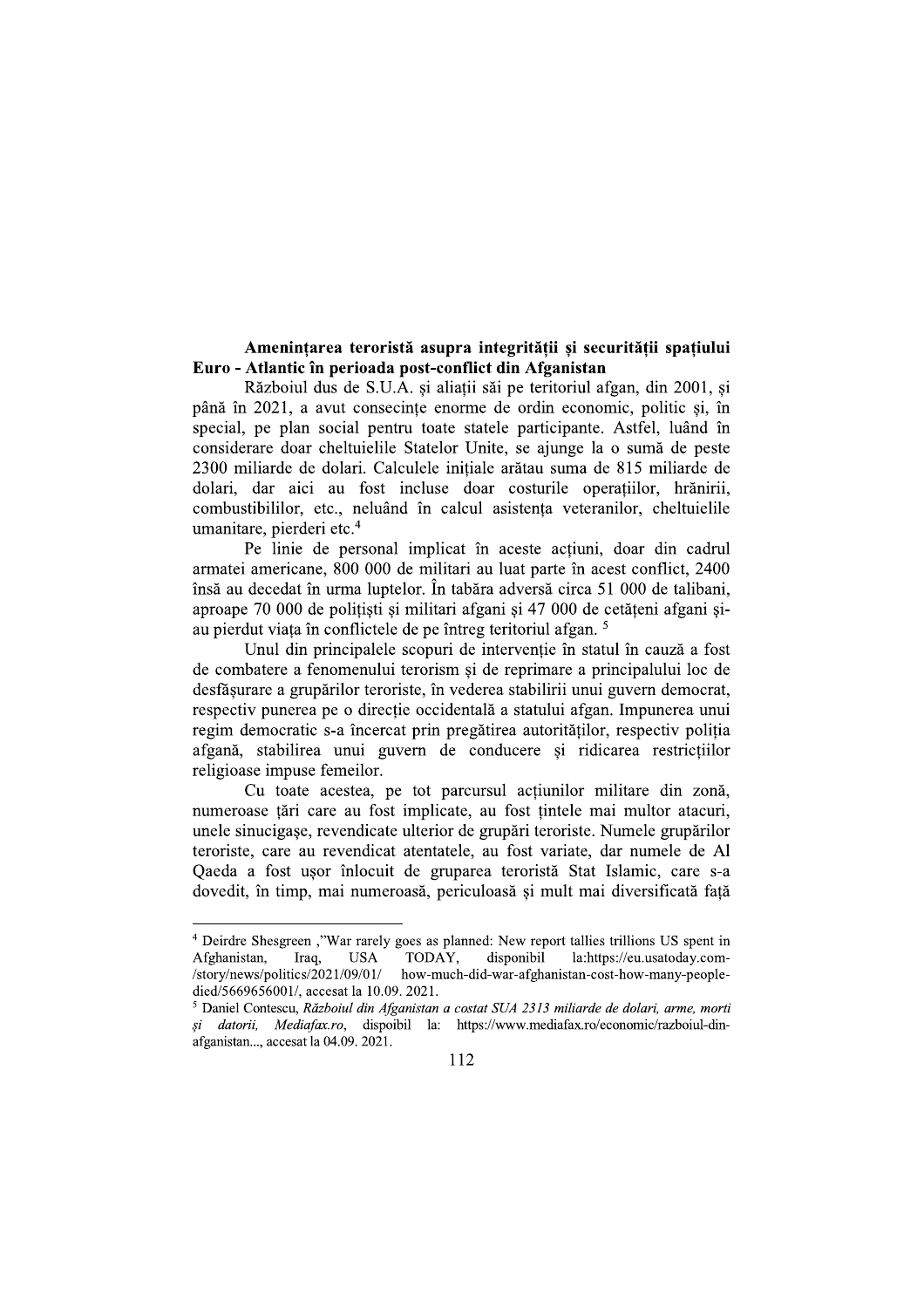de cea anterior menționată, nu doar pentru cetățenii afgani, dar și pentru toate tările participante în teatrul de operatii din Afganistan.

Făcând o mentiune asupra celor mentionate anterior, respectiv asupra refugiaților afgani, trebuie subliniat faptul că, printre milioanele de oameni care au părăsit statul, cu scopul de a își proteja familiile și de a găsi siguranță și stabilitate în viața de zi cu zi, se numără și indivizi radicalizați în timp, care s-au infiltrat în mod legal în diferite state ale spațiului euro atlantic si care, după o perioadă de câtiva ani, au comis atentate teroriste, revendicate de cea mai mare grupare de acest gen, de la momentul actual, și anume, Statul Islamic.

În acest sens, identificăm doar câteva dintre cele mai sângeroase atacuri comise pe teritoriul coaliției statelor participante la războiul din Afganistan.<sup>6</sup>

| Locația            | Data       | Victime/răniti | Gruparea<br>teroristă<br>responsabilă |
|--------------------|------------|----------------|---------------------------------------|
| Turcia - Istambul  | 15.11.2003 | 28/300         | Al Qaeda                              |
| Turcia - Istambul  | 20.11.2003 | 31/450         | Al Qaeda                              |
| Spania - Madrid    | 11.03.2004 | 192/2057       | Al Qaeda                              |
| Franța – Paris     | 13.11.2015 | 137/413        | Statul Islamic                        |
| Turcia - Istambul  | 12.01.2016 | 14/9           | Statul Islamic                        |
| Belgia - Bruxelles | 22.03.2016 | 35/340         | Statul Islamic                        |
| Turcia - Istambul  | 07.06.2016 | 13/51          | Statul Islamic                        |
| Turcia - Istambul  | 28.06.2016 | 44/230         | Statul Islamic                        |

Situația atentatelor teroriste, din ultimele două decenii, asupra statelor care au intervenit militar pe teritoriul afgan<sup>7</sup>

<sup>6</sup> Global Terorism Index 2016, Measuring and Understanding the Impact of Terrorism, University of Maryland, pp. 41-44.

<sup>&</sup>lt;sup>7</sup> Terorismul în Europa, Wikipedia, disponibil la https://ro.wikipedia.org/wiki/Terorismul- $\%C3\%$ AEn Europa, accesat la 12.09.2021.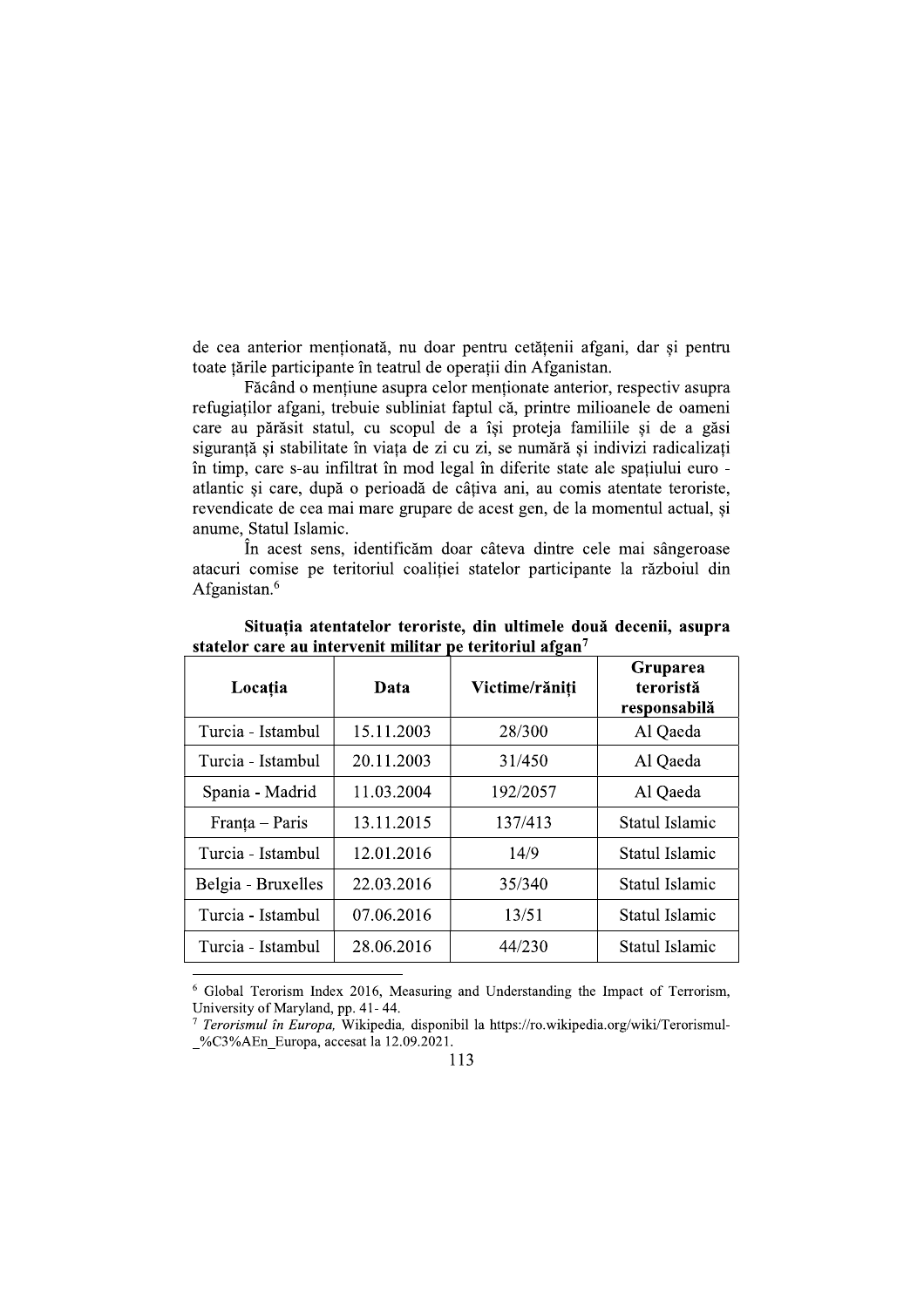| Franța - Nisa                | 14.07.2016 | 86/458 | Statul Islamic |
|------------------------------|------------|--------|----------------|
| Germania - Berlin            | 19.12.2016 | 12/56  | Statul Islamic |
| Turcia - Istambul            | 01.01.2017 | 39/70  | Statul Islamic |
| Rusia - Sankt<br>Petersburg  | 03.04.2017 | 14/64  | Statul Islamic |
| Regatul Unit -<br>Manchester | 22.05.2017 | 23/119 | Statul Islamic |

Conform tabelului, se poate observa tendința predominantă a statului islamic de a comite atacuri aspra majorității statelor, care au intervenit pe teritoriul statului afgan, inclusiv asupra Federației Ruse, care deși a purtat un război afgano - sovietic terminat în 1989, a fost ținta unui atac în anul 2017.

Recent, după retragerea tuturor statelor de pe teritoriul afgan, situația instabilă de la Kabul, cu un guvern fragil democrat a avut o turnură radicală, când talibanii au preluat în decursul câtorva săptămâni, controlul principalelor zone de putere din stat. Oamenii cu factor de decizie înaltă, împreună cu președintele țării, au părăsit statul, lăsând puterea în mâinile talibanilor, care au instalat deja o conducere. Desi, armata și poliția afgană au fost pregătite și antrenate de trupele aliate, acestea au fost înfrânte rapid de mișcarea talibană, fapt ce le-a facilitat preluarea puterii într-un ritm accelerat.

### Concluzii

În articolul prezentat am evidențiat eforturile, de pe toate planurile, de stabilire a unui regim durabil si pasnic în Afganistan, care după retragerea trupelor a fost doborât într-un ritm rapid, fapt ce a destabilizat, nu doar situația statului în cauză, ci și pe cea la nivel global.

În acest sens, identificăm în orizontul apropiat, o serie de factori care amenintă, nu doar securitatea spatiului euro - atlantic, ci si integritatea acestuia. Istoria recentă a arătat cum în urma represiunilor asupra statului afgan s-au produs numeroase atacuri teroriste, prin infiltrarea oamenilor radicalizați în diferite state, care comiteau atentate teroriste chiar și după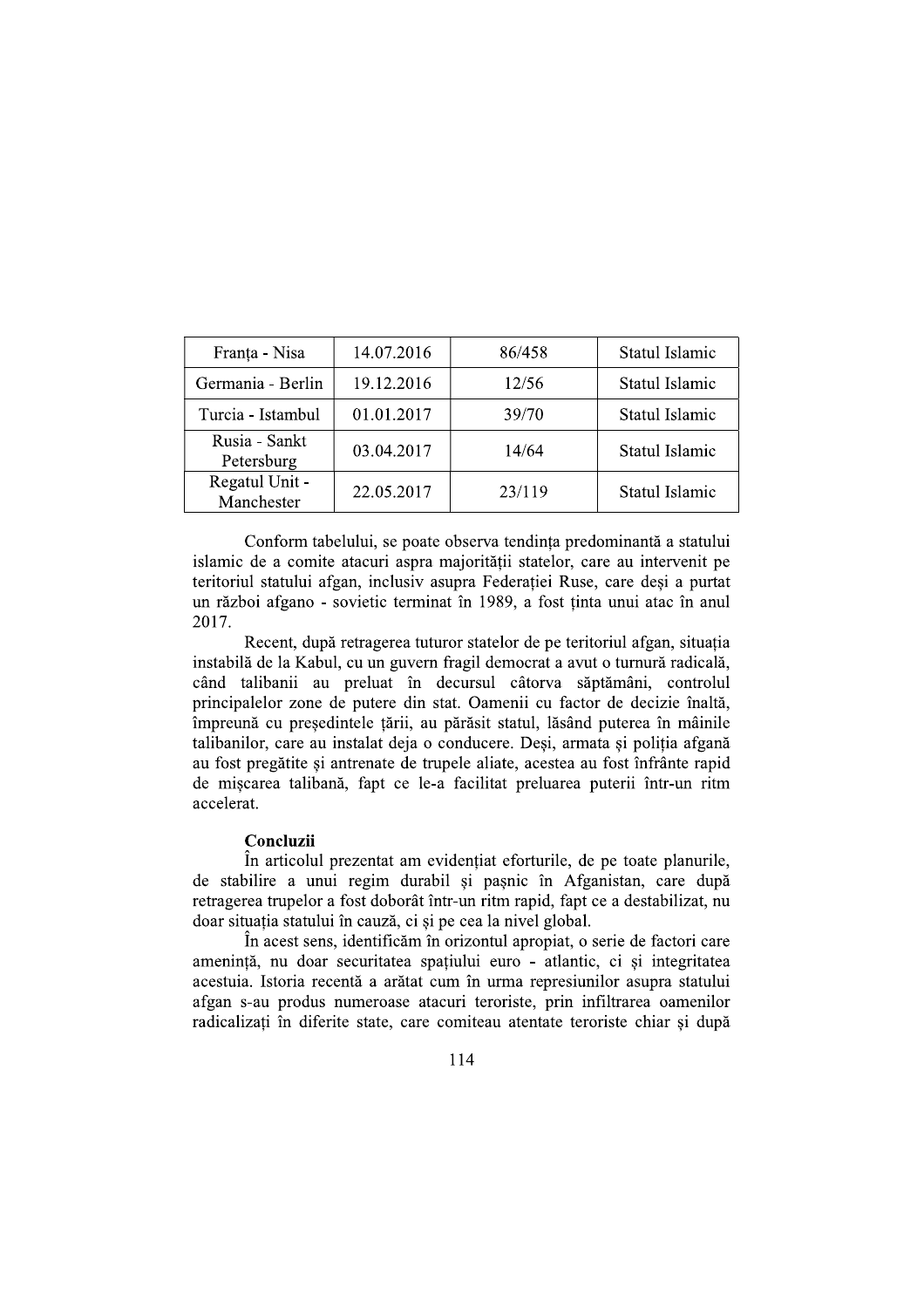câțiva ani. În aceste condiții, când criza din Afganistan este în continuare activă, iar numărul persoanelor care au părăsit statul este de ordinul milioanelor, este nevoie de o reorientare a statelor occidentale, către o strategie de combatere acestui fenomen.

Astfel, la nivelul tărilor europene, euro - asiatice, respectiv al celor americane, adoptarea unor seturi de măsuri pentru combaterea, mai întâi, la nivel intern a migranților radicalizați, de filtrarea la granițe a celor care au avut sau încă au legături cu mișcarea talibană sau cu diferite grupări teroriste. Toate aceste eforturi, trebuie să vină din partea fiecărui stat, în vederea realizării unei securități colective, întrucât fenomenul de terorism este de o complexitate deosebită și poate fi combătut doar prin implicare colectivă.



- GREGORY F.-B., The Soviet-Afghan War, 1979 1989, Great Britain, 2012.
- GORINCIOI C., BOLDUMA V., "Războiul Din Afganistan: Amintirea Unui Erou", Revista Militară, Studii de Securitate și Apărare, nr. 1/2018, Bucuresti.
- SHESGREEN D.,"War rarely goes as planned: New report tallies trillions US spent in Afghanistan, Iraq, USA TODAY, disponibil la:https://eu.usatoday.com/story/news/politics/2021/09/01/howmuch-did-war-afghanistan-cost-how-many-peopledied...,accesat la 10.09. 2021.
- CONTESCU D., Războiul din Afganistan a costat SUA 2313 miliarde de dolari, arme, morti și datorii, Mediafax.ro, disponibil la: https://www.mediafax.ro/economic/razboiul-din-afganistan... accesat la 04.09. 2021.

### **Surse Web**

Global Terorism Index 2016, Measuring and Understanding the Impact of Terrorism, University of Maryland, pp. 41-44.